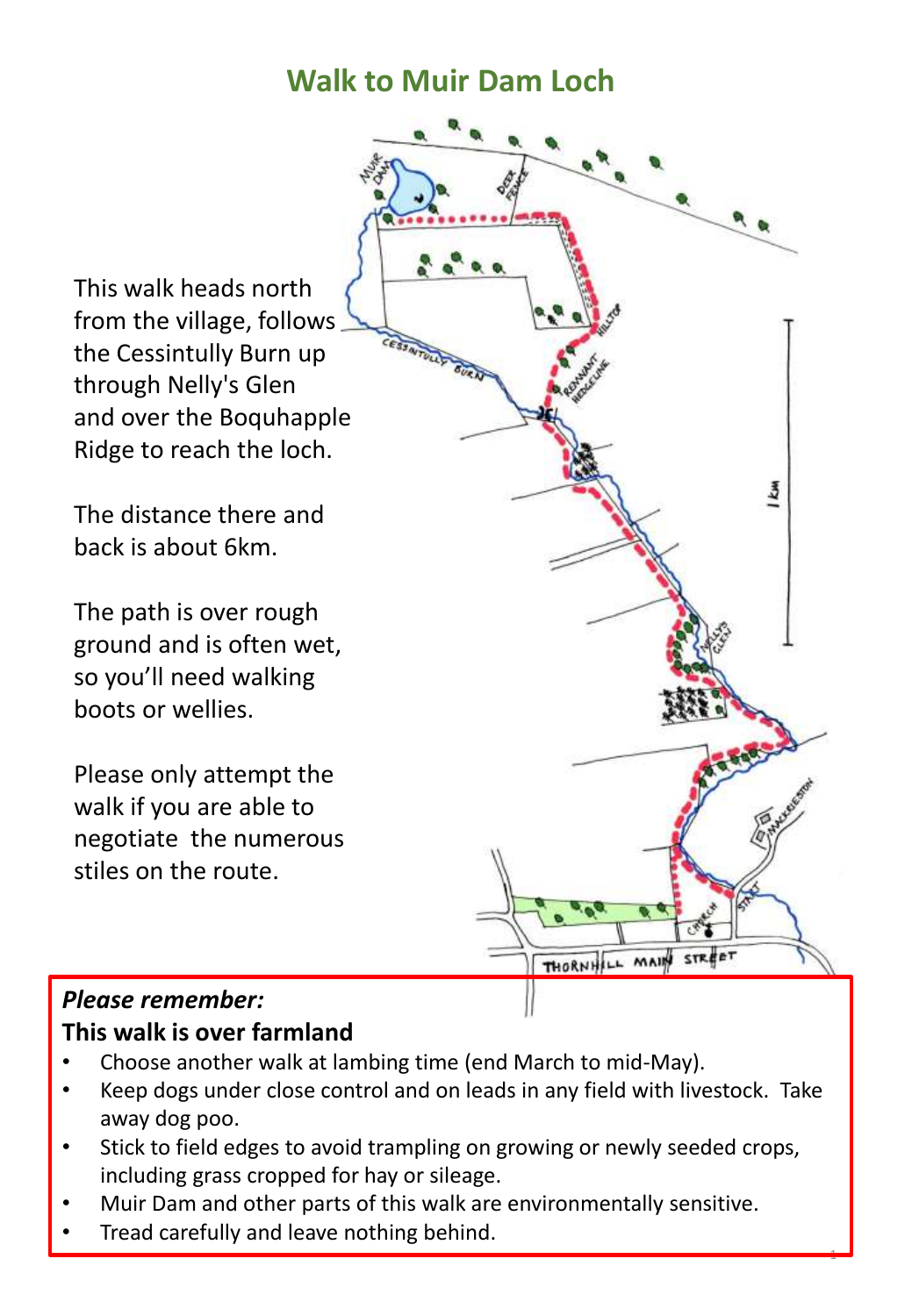## **Route Description**

Start from the field behind Thornhill Church. You can reach this field from the North Common or the Church Hall car park, or by taking the Mackrieston road to the right of the Church Hall and turning left through the gate after 100m.

Walk to the corner of the field furthest from the church where you will find this gate by the burn.





Follow the field edge uphill with the wooded burn to your right (avoid during lambing end March to early May) till you find this stile.



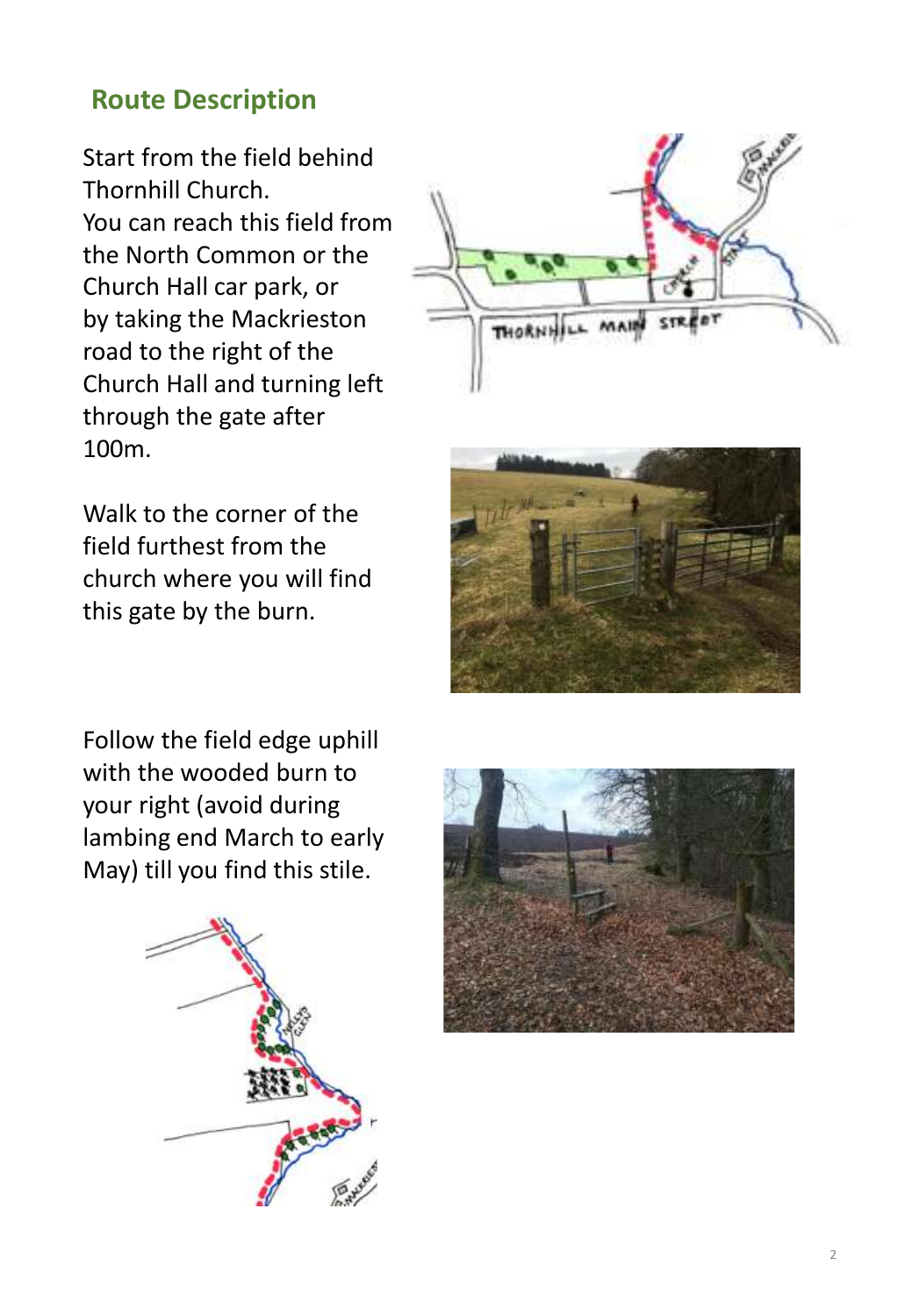Keeping the wooded gulley and burn to your right, follow the field edge for 500m all the way round the field till you find this gate and stile.

> Follow the field edge keeping the wood and burn on your right …





… to this gate and stile.



Keep the fence and burn on your right to this double stile.



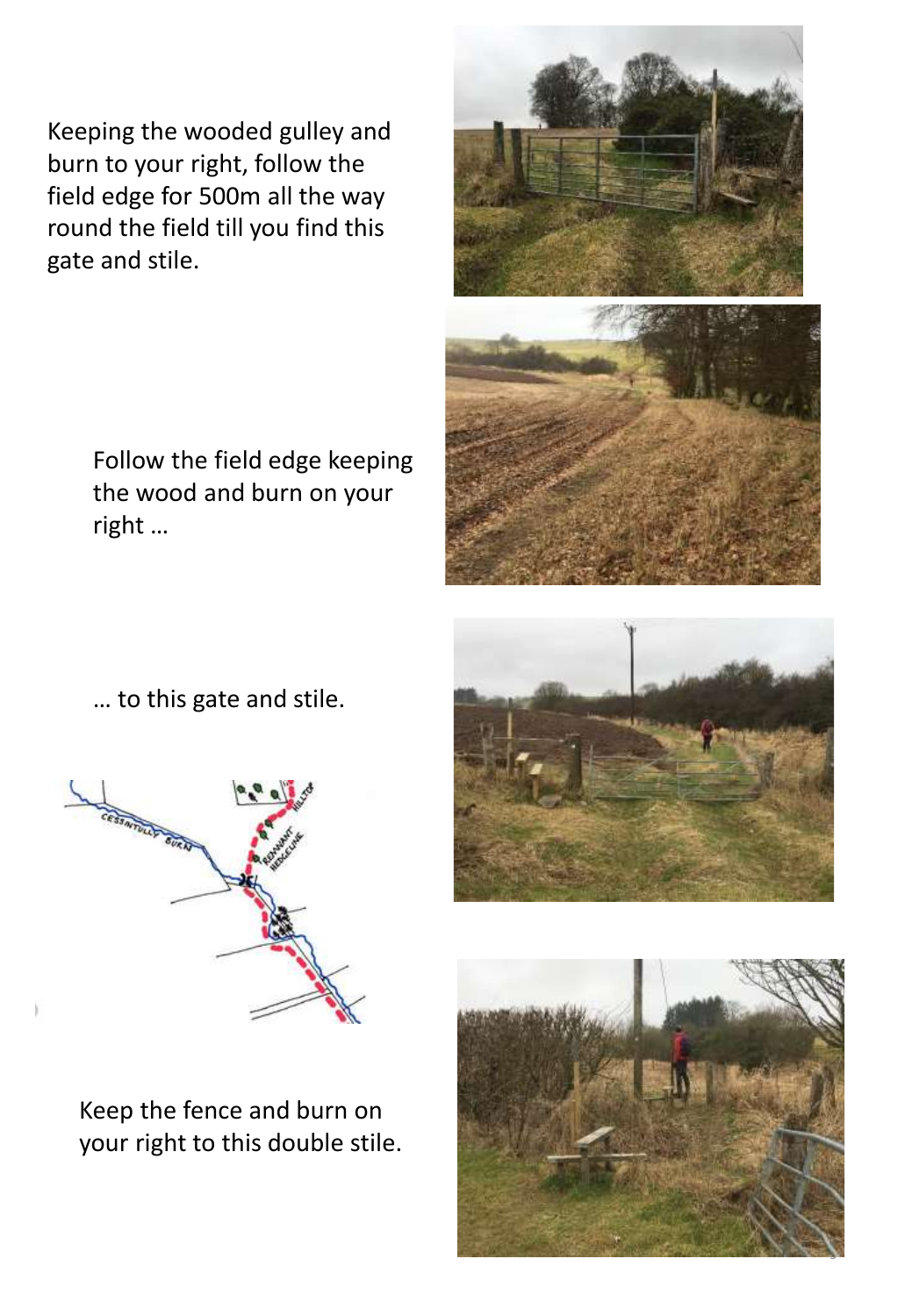Keep following the fence and burn on your right until you reach this stile and cross the ditch on the other side.

Keep following the burn on your right past a blackthorn thicket to this strange stile.





Then immediately cross the burn on this plank bridge onto boggy ground and follow the old hedge line to the top of the hill (lambing field – avoid April to mid May).